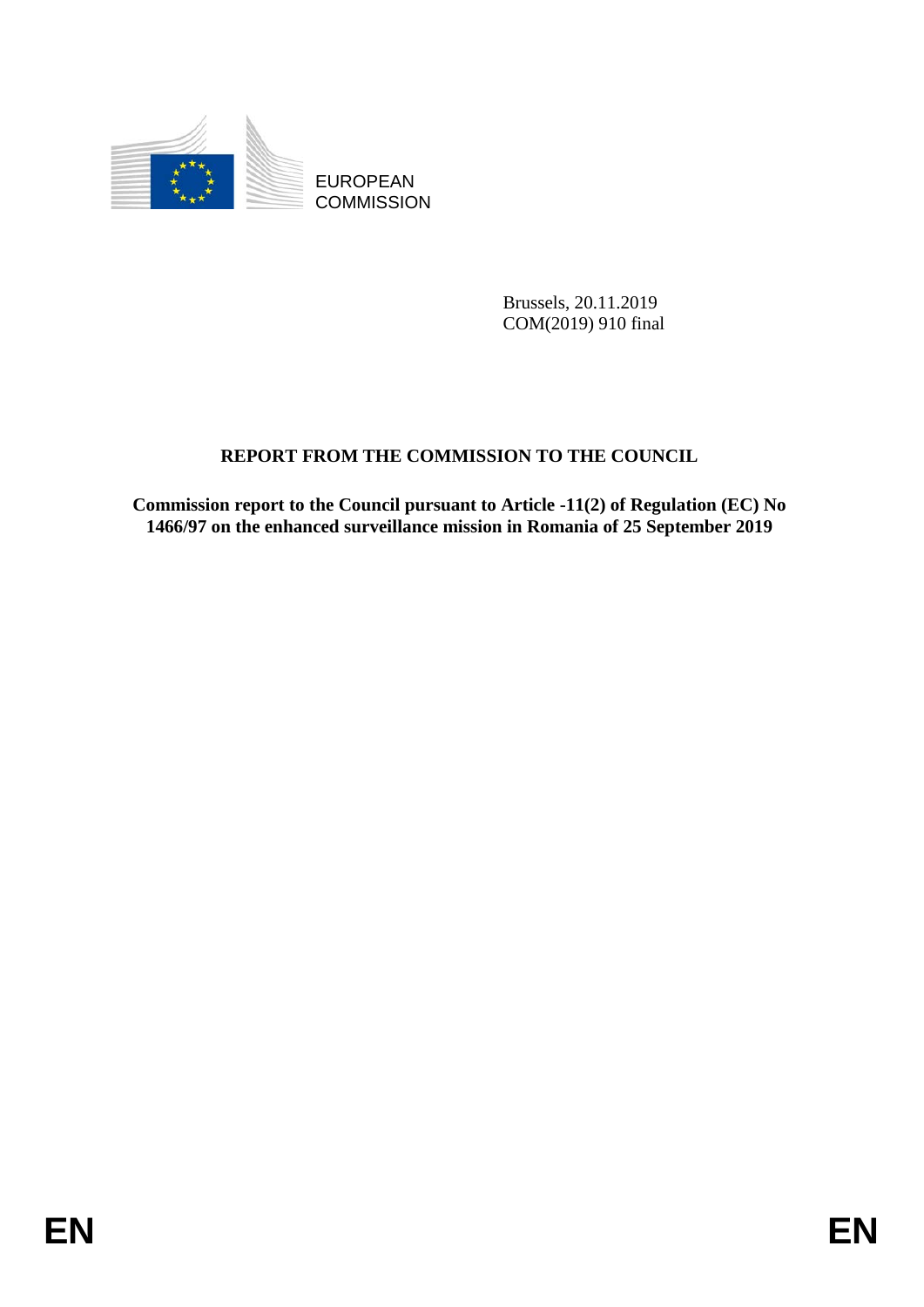This report on an enhanced surveillance mission to Romania is transmitted to the Council pursuant to Article -[1](#page-1-0)1(4) of Regulation (EC) No  $1466/97<sup>1</sup>$ . As foreseen by Article -11(5) of Regulation (EC) No 1466/97, the provisional findings of that mission have been previously transmitted to Romanian authorities for comments.

# **Romania – Significant Deviation Procedure enhanced surveillance mission, 25 September 2019**

## **Report**

### **1. Introduction**

 $\overline{a}$ 

**Romania has been under significant deviation procedures since spring 2017.** Both in June 2017 and June 2018 the Council found, in accordance with Article 121(4) of the Treaty, that there had been a significant observed deviation from the medium-term budgetary objective and from the adjustment path towards it in 2016 and 2017, respectively. The Council issued recommendations asking Romania to take the necessary policy measures to address these deviations. Both recommendations were revised six months later, when the Council concluded that Romania had taken no effective action in response to the June recommendations. Romania took no action to address the revised recommendations either<sup>[2](#page-1-1)</sup>.

**As a consequence of the significant deviation in 2018, a new significant deviation procedure has been launched in spring 2019.** On 5 June 2019, the Commission issued a warning to Romania that in 2018 it had again deviated from the adjustment path to its medium-term budgetary objective and proposed to the Council to launch a new significant deviation procedure. In its new recommendation, approved on 14 June, the Council asked Romania to take the necessary measures to ensure that the nominal growth rate of net primary government expenditure does not exceed 4.5% in 2019 and 5.1% in 2020, corresponding to an annual structural adjustment of 1.0% of GDP in 2019 and 0.75% in 2020. .

**This report presents the findings from the enhanced surveillance mission to Romania that took place on 25 September 2019.** The mission was based of Article -11(2) of Regulation (EC) 1466/97. The mission met Ms Daniela Pescaru and Mr Tiberiu Valentin Mavrodin, secretaries of state at the Ministry of Finance, Ms Mirela Călugăreanu, head of tax administration (ANAF), Mr. Mugur Isărescu, governor of the National Bank of Romania, and Mr. Daniel Dăianu, President of the Fiscal Council of Romania, accompanied by their respective staff. As with previous similar missions, the aim was to discuss the fiscal measures planned by the authorities, stress the existence of fiscal risks, and encourage compliance with

<span id="page-1-0"></span><sup>&</sup>lt;sup>1</sup> Council Regulation (EC) No 1466/97 of 7 July 1997 on the strengthening of the surveillance of budgetary positions and the surveillance and coordination of economic policies, OJ L 209, 2.8.1997, p. 1

<span id="page-1-1"></span><sup>&</sup>lt;sup>2</sup> The Council recommendations and other relevant significant deviation procedure documents are available at:

https://ec.europa.eu/info/business-economy-euro/economic-and-fiscal-policy-coordination/eu-economic-governance-monitoring-preventioncorrection/stability-and-growth-pact/preventive-arm/significant-deviation-procedure\_en#romania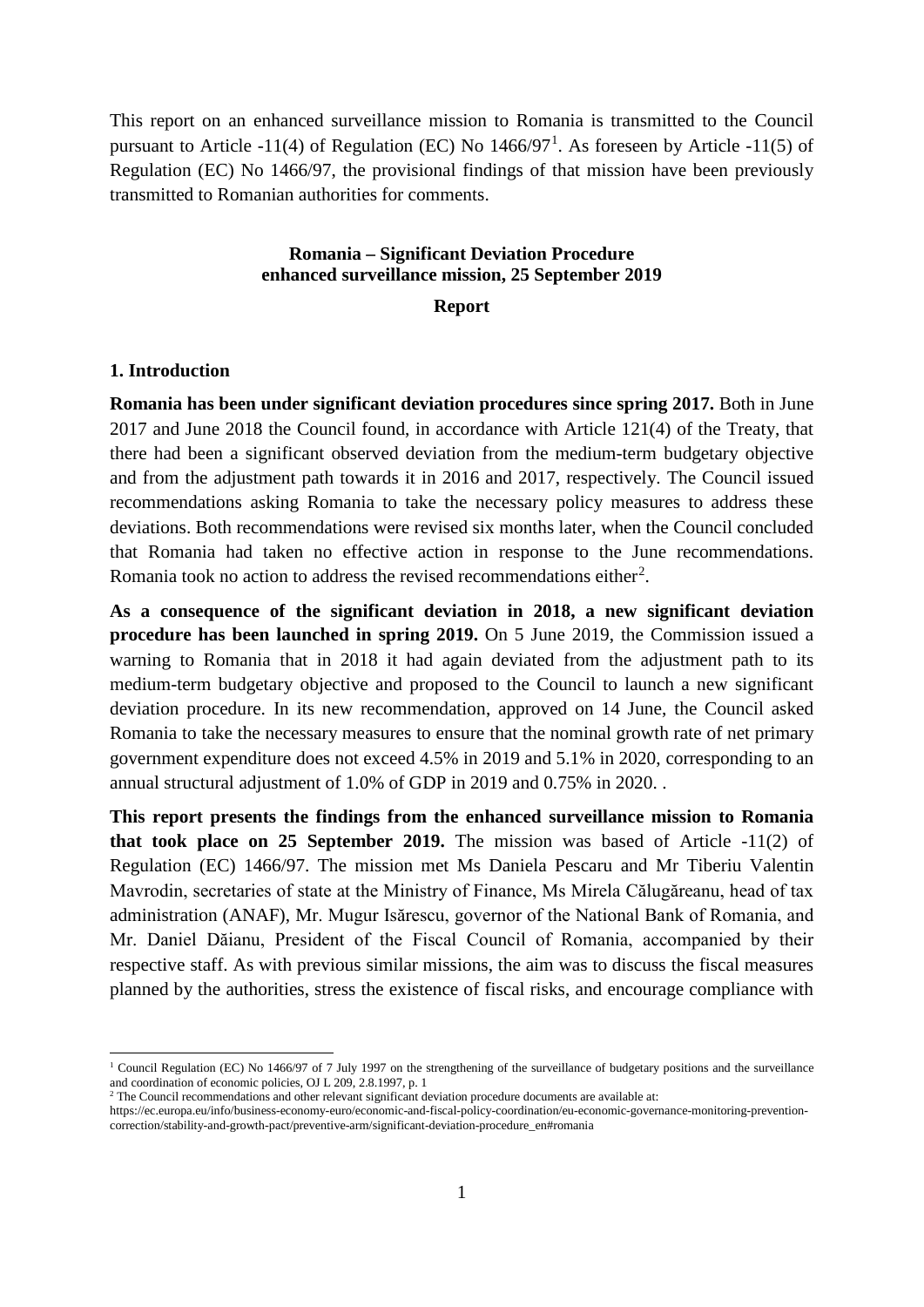the significant deviation procedure recommendation. This report is based on information obtained until and during the mission.

### **2. Findings of the mission**

**The authorities do not intend to act upon the** significant deviation procedure **recommendation.** The representatives of the Ministry of Finance explained that the government does not plan a structural adjustment in 2019 or in 2020. The Romanian authorities continue to focus on maintaining the headline deficit below the 3% of GDP reference value of the Treaty, thus aiming to avoid the corrective arm of the Stability and Growth Pact. The 2019 budget amendment, adopted in August 2019, maintained the headline deficit target of 2.76% of GDP in cash terms (2.78% of GDP in ESA terms). The Romanian government already approved the expenditure ceilings for the upcoming 2020 budget and provided estimates for the medium term. The headline deficit targets are 2.92% of GDP in 2020, 2.99% in 2021, 2.74% in 2022 and 2.40% in 2023. The Ministry did not provide the structural deficit targets during the mission, but explained that these headline deficit targets imply that structural adjustment would start only in 2022. The line ministries are preparing concrete spending plans within the approved expenditure ceilings.

**There are risks to achievement of the 2019 budget target.** Public deficit in cash terms in January-August 2019 was 0.6 percentage points of GDP higher than in the equivalent period of the previous year (public deficit in cash terms amounted to 2.9% of GDP in 2018 as a whole). According to the Fiscal Council, there are significant risks of exceeding the 2019 deficit target and even the 3% of GDP reference value of the Treaty. This is due to overestimated revenues (in particular, revenues from VAT and from social contributions) and underestimated expenditures on social benefits and on goods and services. The Fiscal Council estimates that, provided if no credible additional compensatory measures are adopted, the budget deficit could be between 3.4% and 3.7% of GDP in 2019. The Fiscal Council observed that the government would probably try to control the headline deficit through cutting public investment, which is already close to record-low levels, and other measures of lesser impact.

**The new pension law poses a significant upward risk to public deficit in 2020 and beyond.** The law, in force since June 2019, contains significant ad-hoc annual increases of the pension point (the main parameter used for old-age pension indexation) in 2019-2021, including a 40% increase in September 2020. It also contains generous changes to the standard pension indexation formula and an upward recalculation of existing pensions from 2022. According to the official government estimates from the accompanying explanatory memorandum, the law will increase government expenditure by 0.8% of GDP in 2019, 2.3% in 2020 and 4.9% in 2021, compared to the nominal level from 2018. The Ministry of Finance staff stated that the fiscal strategy for the upcoming years provides sufficient fiscal space to accommodate these costs, thanks to improved tax compliance and expenditure freezes. Staff offered to share the details during the upcoming Commission forecast visit. The mission participants stressed that it is unclear how the new pension law (in particular the 40% pension increase) can be accommodated without changing its implementation schedule. According to